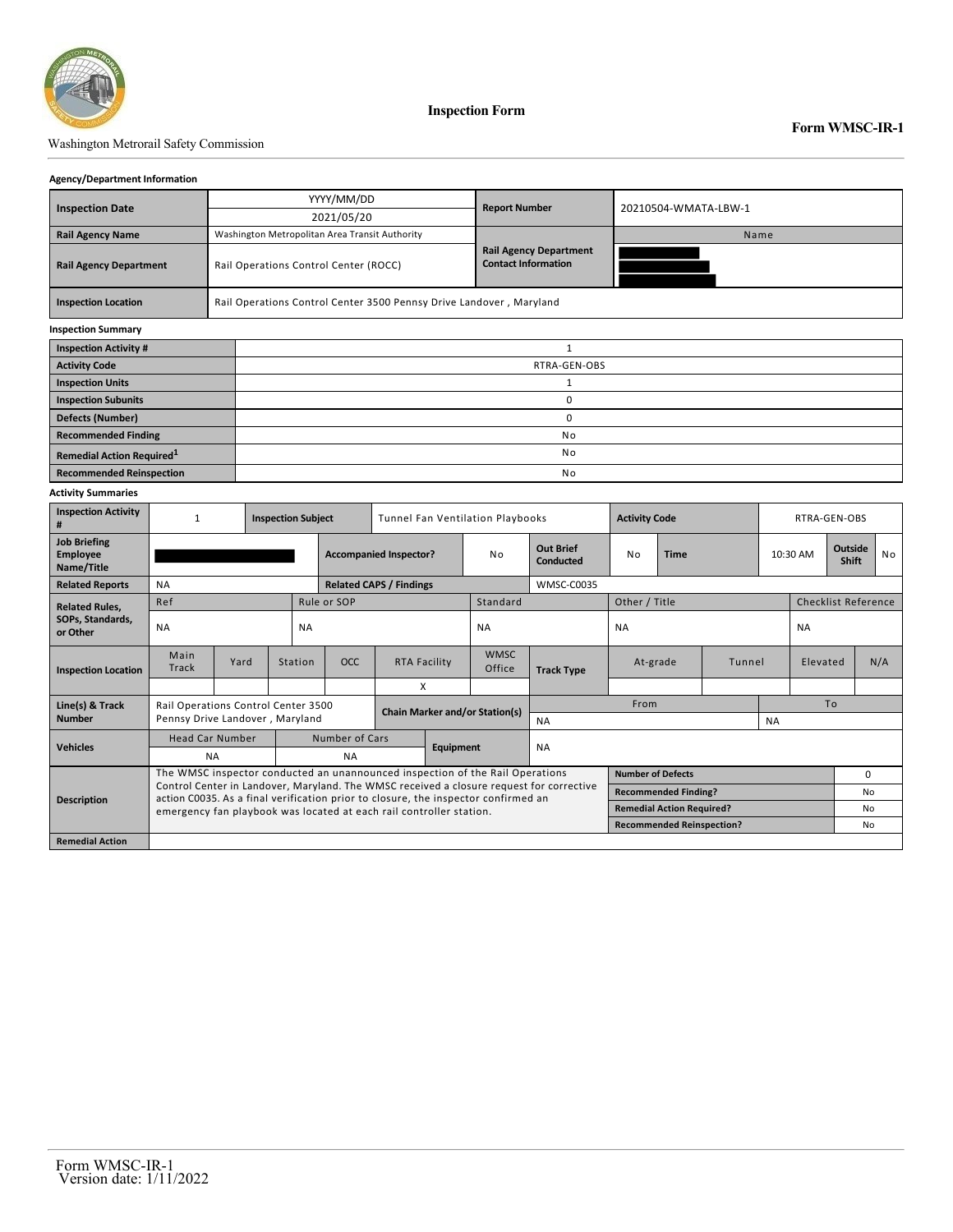

Washington Metrorail Safety Commission

# Photos:



Ops\_1\_RTC\_2.jpg

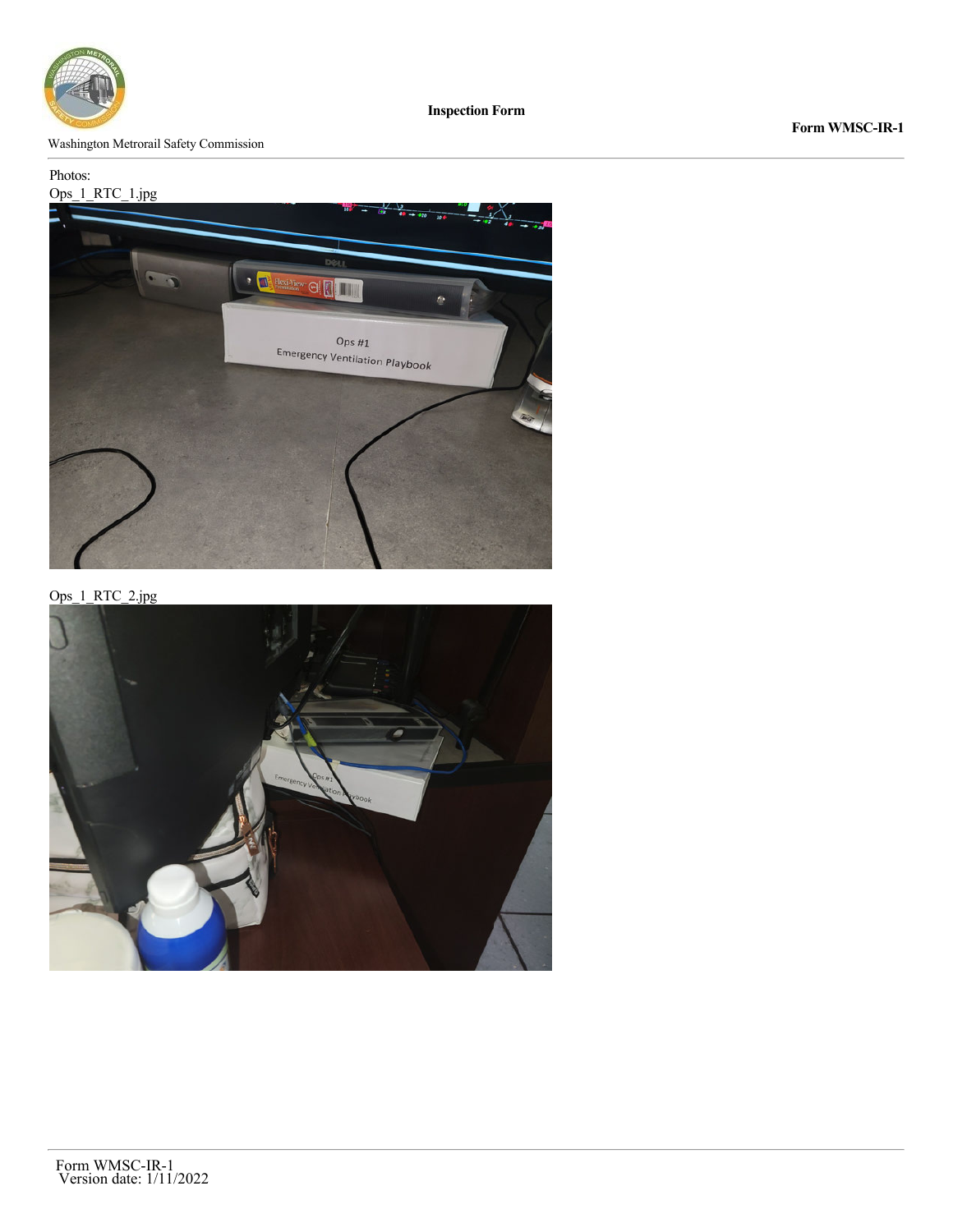

Washington Metrorail Safety Commission

**Form WMSC-IR-1**

## Ops\_2\_RTC\_1.jpg



Ops\_2\_RTC\_2.jpg